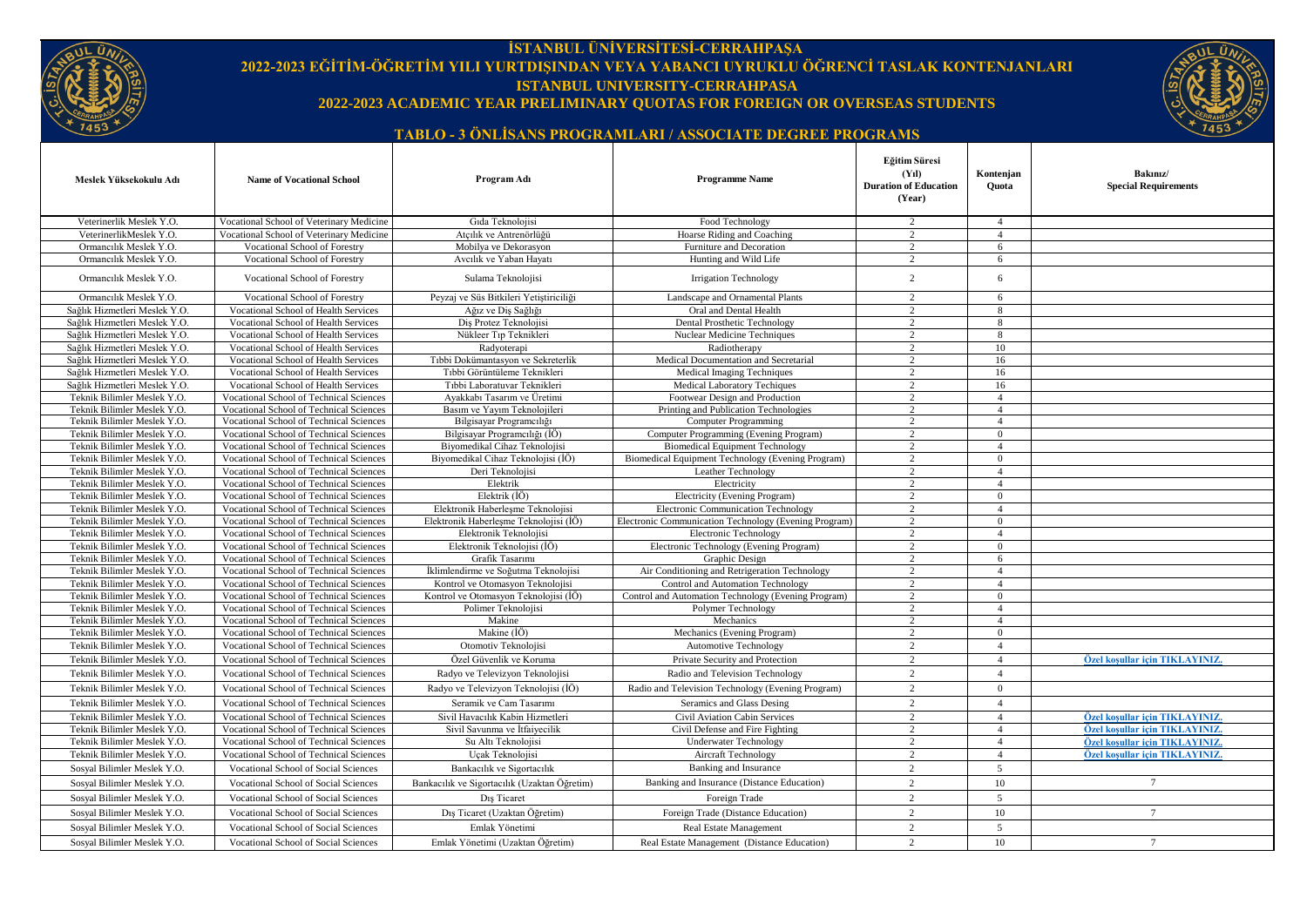| Sosyal Bilimler Meslek Y.O.                                          | Vocational School of Social Sciences                                         | İşletme Yönetimi                                                        | <b>Business Administration</b>                                                             | $\overline{2}$                                                               | 5                                |                                                                                                                                                                                                                                                                                                            |
|----------------------------------------------------------------------|------------------------------------------------------------------------------|-------------------------------------------------------------------------|--------------------------------------------------------------------------------------------|------------------------------------------------------------------------------|----------------------------------|------------------------------------------------------------------------------------------------------------------------------------------------------------------------------------------------------------------------------------------------------------------------------------------------------------|
| Sosyal Bilimler Meslek Y.O.                                          | <b>Vocational School of Social Sciences</b>                                  | İsletme Yönetimi (Uzaktan Öğretim)                                      | <b>Business Administration (Distance Education)</b>                                        | $\overline{c}$                                                               | 10                               | $\overline{7}$                                                                                                                                                                                                                                                                                             |
| Sosyal Bilimler Meslek Y.O.                                          | Vocational School of Social Sciences                                         | Muhasebe ve Vergi Uygulamaları                                          | Accounting and Tax Applications                                                            | $\overline{2}$                                                               | 5                                |                                                                                                                                                                                                                                                                                                            |
| Sosyal Bilimler Meslek Y.O.                                          | Vocational School of Social Sciences                                         | Muhasebe ve Vergi Uygulamaları (Uzaktan Öğretim)                        | Accounting and Tax Applications (Distance Education)                                       | $\overline{2}$                                                               | 10                               | $7\phantom{.0}$                                                                                                                                                                                                                                                                                            |
| Sosyal Bilimler Meslek Y.O.                                          | Vocational School of Social Sciences                                         | Pazarlama                                                               | Marketing                                                                                  | 2                                                                            | 5                                |                                                                                                                                                                                                                                                                                                            |
| Sosyal Bilimler Meslek Y.O.                                          | Vocational School of Social Sciences                                         | Pazarlama (Uzaktan Öğretim)                                             | Marketing (Distance Education)                                                             | $\overline{2}$                                                               | 10                               | $7\phantom{.0}$                                                                                                                                                                                                                                                                                            |
| Sosyal Bilimler Meslek Y.O.                                          | Vocational School of Social Sciences                                         | Turizm ve Otel İşletmeciliği                                            | Tourism and Hotel Management                                                               | 2                                                                            | 5                                |                                                                                                                                                                                                                                                                                                            |
| Sosyal Bilimler Meslek Y.O.                                          | Vocational School of Social Sciences                                         | Turizm ve Otel İşletmeciliği (Uzaktan Öğretim)                          | Tourism and Hotel Management (Distance Education)                                          | 2                                                                            | 10                               | $\overline{7}$                                                                                                                                                                                                                                                                                             |
|                                                                      |                                                                              |                                                                         | <b>TABLO - 4 LÍSANS PROGRAMLARI / BACHELOR DEGREE PROGRAMS</b>                             |                                                                              |                                  |                                                                                                                                                                                                                                                                                                            |
|                                                                      |                                                                              |                                                                         |                                                                                            |                                                                              |                                  |                                                                                                                                                                                                                                                                                                            |
| <b>Fakülte Adı</b>                                                   | <b>Faculty Name</b>                                                          | Program Adı                                                             | <b>Programme Name</b>                                                                      | Eğitim Süresi<br>(Y <sub>1</sub> )<br><b>Duration of Education</b><br>(Year) | Kontenjan<br>Quota               | Bakınız/<br><b>Special Requirements</b>                                                                                                                                                                                                                                                                    |
| Veteriner Fakültesi                                                  | Faculty of Veterinary Medicine                                               | Veteriner Fakültesi                                                     | Faculty of Veterinary Sciences                                                             | 5                                                                            | $\overline{4}$                   |                                                                                                                                                                                                                                                                                                            |
| Cerrahpaşa Tıp Fakültesi                                             | Cerrahpasa Faculty of Medicine                                               | Cerrahpaşa Tıp                                                          | Cerrahpasa Medicine                                                                        | 6                                                                            | 15                               |                                                                                                                                                                                                                                                                                                            |
| Cerrahpaşa Tıp Fakültesi                                             | Cerrahpasa Faculty of Medicine                                               | Cerrahpaşa Tıp (İngilizce)                                              | Cerrahpasa Medicine (English)                                                              | 6                                                                            | 10                               | 22,23,24                                                                                                                                                                                                                                                                                                   |
| Dis Hekimliği Fakültesi                                              | <b>Faculty of Dentistry</b>                                                  | Dis Hekimliği Fakültesi (İngilizce)                                     | <b>Faculty of Dentistry</b>                                                                | 5                                                                            | 5                                | 22,23,24                                                                                                                                                                                                                                                                                                   |
| Hasan Ali Yücel Eğitim Fakültesi                                     | Hasan Ali Yücel Faculty of Education                                         | Almanca Öğretmenliği (Almanca)                                          | German Language Teacher Education (German)                                                 | $\overline{4}$                                                               | 15                               | 22, 24, 158                                                                                                                                                                                                                                                                                                |
| Hasan Ali Yücel Eğitim Fakültesi                                     | Hasan Ali Yücel Faculty of Education                                         | Bilgisayar ve Öğretim Teknolojileri Öğretmenliği                        | Computer Education and Instructional Technologies                                          | $\overline{4}$                                                               | 5                                |                                                                                                                                                                                                                                                                                                            |
| Hasan Ali Yücel Eğitim Fakültesi                                     | Hasan Ali Yücel Faculty of Education                                         | Fen Bilgisi Öğretmenliği                                                | Science Teacher Education                                                                  | $\overline{4}$                                                               | 5                                |                                                                                                                                                                                                                                                                                                            |
| Hasan Ali Yücel Eğitim Fakültesi<br>Hasan Ali Yücel Eğitim Fakültesi | Hasan Ali Yücel Faculty of Education<br>Hasan Ali Yücel Faculty of Education | Fransızca Öğretmenliği (Fransızca)<br>İlköğretim Matematik Öğretmenliği | French Language Teacher Education (French)<br>Primary School Mathematics Teacher Education | $\overline{4}$<br>$\overline{4}$                                             | 10<br>5                          | 22,24,171                                                                                                                                                                                                                                                                                                  |
| Hasan Ali Yücel Eğitim Fakültesi                                     | Hasan Ali Yücel Faculty of Education                                         | İngilizce Öğretmenliği (İngilizce)                                      | English Language Teacher Education (English)                                               | $\overline{4}$                                                               | 20                               | 23 (Öğretim dili İngilizcedir.)<br>Bu programda İngilizce hazırlık sınıfı yoktur. İÜC Yabancı<br>Diller Yüksekokulunun yaptığı yeterlilik sınavından ya da<br>ÖSYM tarafından eşdeğerliği kabul edilen sınavlardan 100<br>puan üzerinden 70 puan aldığını belgeleyemeyenler<br>öğrenimlerine devam edemez. |
| Hasan Ali Yücel Eğitim Fakültesi                                     | Hasan Ali Yücel Faculty of Education                                         | Okul Öncesi Öğretmenliği                                                | Pre-School Teacher Education                                                               | $\overline{4}$                                                               | 5                                |                                                                                                                                                                                                                                                                                                            |
| Hasan Ali Yücel Eğitim Fakültesi                                     | Hasan Ali Yücel Faculty of Education                                         | Özel Eğitim Öğretmenliği                                                | Special Education Teaching Undergraduate Program                                           | $\overline{4}$                                                               | 5                                |                                                                                                                                                                                                                                                                                                            |
| Hasan Ali Yücel Eğitim Fakültesi                                     | Hasan Ali Yücel Faculty of Education                                         | Rehberlik ve Psikolojik Danışmanlık                                     | Guidance and Psychological Counseling                                                      | $\overline{4}$                                                               | 5                                |                                                                                                                                                                                                                                                                                                            |
| Hasan Ali Yücel Eğitim Fakültesi                                     | Hasan Ali Yücel Faculty of Education                                         | Sınıf Öğretmenliği                                                      | Primary School Teacher Education                                                           | $\overline{4}$                                                               | 5                                |                                                                                                                                                                                                                                                                                                            |
| Hasan Ali Yücel Eğitim Fakültesi                                     | Hasan Ali Yücel Faculty of Education                                         | Sosyal Bilgiler Öğretmenliği                                            | Social Studies Teacher Education                                                           | $\overline{4}$                                                               | 6                                |                                                                                                                                                                                                                                                                                                            |
| Hasan Ali Yücel Eğitim Fakültesi                                     | Hasan Ali Yücel Faculty of Education                                         | Türkçe Öğretmenliği                                                     | Turkish Language Teacher Education                                                         | $\overline{4}$                                                               | 6                                |                                                                                                                                                                                                                                                                                                            |
| Mühendislik Fakültesi                                                | Faculty of Engineering                                                       | Bilgisayar Mühendisliği                                                 | Computer Engineering                                                                       | $\overline{4}$                                                               | $\overline{4}$                   | 22,24,34                                                                                                                                                                                                                                                                                                   |
| Mühendislik Fakültesi                                                | Faculty of Engineering                                                       | Çevre Mühendisliği (İngilizce)<br>Cevre Mühendisliği                    | Environmental Engineering (English)                                                        | $\overline{4}$                                                               | $\overline{4}$                   | 22,23,24                                                                                                                                                                                                                                                                                                   |
| Mühendislik Fakültesi<br>Mühendislik Fakültesi                       | Faculty of Engineering<br><b>Faculty of Engineering</b>                      | Deniz Ulaştırma İşletme Mühendisliği                                    | <b>Environmental Engineering</b><br>Maritime Transportation Management Engineering         | $\overline{4}$<br>$\overline{4}$                                             | $\overline{4}$<br>$\overline{4}$ |                                                                                                                                                                                                                                                                                                            |
| Mühendislik Fakültesi                                                | Faculty of Engineering                                                       | Elektrik-Elektronik Mühendisliği                                        | Electrical and Electronics Engineering                                                     | $\overline{4}$                                                               | $\overline{4}$                   | 22,24,34                                                                                                                                                                                                                                                                                                   |
| Mühendislik Fakültesi                                                | Faculty of Engineering                                                       | Endüstri Mühendisliği                                                   | <b>Industrial Engineering</b>                                                              | $\overline{4}$                                                               | $\overline{4}$                   | 22,24,34                                                                                                                                                                                                                                                                                                   |
| Mühendislik Fakültesi                                                | Faculty of Engineering                                                       | İnşaat Mühendisliği                                                     | Civil Engineering                                                                          | $\overline{4}$                                                               | 6                                | 22,24,34                                                                                                                                                                                                                                                                                                   |
| Mühendislik Fakültesi                                                | Faculty of Engineering                                                       | Jeofizik Mühendisliği                                                   | Geophysics Engineering                                                                     | $\overline{4}$                                                               | 20                               | 22,24,34                                                                                                                                                                                                                                                                                                   |
| Mühendislik Fakültesi                                                | Faculty of Engineering                                                       | Jeoloji Mühendisliği                                                    | Geological Engineering                                                                     | $\overline{4}$                                                               | 20                               | 22,24,34                                                                                                                                                                                                                                                                                                   |
| Mühendislik Fakültesi                                                | Faculty of Engineering                                                       | Kimya                                                                   | Chemistry                                                                                  | $\overline{4}$                                                               | 5                                | 22,24,34                                                                                                                                                                                                                                                                                                   |
| Mühendislik Fakültesi                                                | Faculty of Engineering                                                       | Kimya Mühendisliği                                                      | Chemical Engineering                                                                       | $\overline{4}$                                                               | 5                                | 22,24,34                                                                                                                                                                                                                                                                                                   |
| Mühendislik Fakültesi                                                | <b>Faculty of Engineering</b>                                                | Maden Mühendisliği                                                      | Mining Engineering                                                                         | $\overline{4}$                                                               | 20                               | 22,24,34,                                                                                                                                                                                                                                                                                                  |
| Mühendislik Fakültesi                                                | <b>Faculty of Engineering</b>                                                | Makine Mühendisliği                                                     | Mechanical Engineering                                                                     | $\overline{4}$                                                               | $\overline{4}$                   | 22,24,34,                                                                                                                                                                                                                                                                                                  |
| Mühendislik Fakültesi                                                | Faculty of Engineering                                                       | Metalurji ve Malzeme Mühendisliği                                       | Metallurgy and Material Engineering                                                        | $\overline{4}$                                                               | $\overline{4}$                   | 22, 24, 34,                                                                                                                                                                                                                                                                                                |
| Orman Fakültesi                                                      | <b>Faculty of Forestry</b>                                                   | Orman Endüstrisi Mühendisliği                                           | Forest Industries Engineering                                                              | $\overline{4}$                                                               | 10                               | 22,24,34,                                                                                                                                                                                                                                                                                                  |
| Orman Fakültesi                                                      | <b>Faculty of Forestry</b>                                                   | Orman Mühendisliği                                                      | Forest Engineering                                                                         | $\overline{4}$                                                               | 10                               | 22, 24, 34,                                                                                                                                                                                                                                                                                                |
| Orman Fakultesi                                                      | <b>Faculty of Forestry</b>                                                   | Peyzaj Mimarligi                                                        | Landscape Architecture                                                                     | 4                                                                            | $\sigma$                         |                                                                                                                                                                                                                                                                                                            |
| Florence Nightingale Hemşirelik Fakültesi                            | Florence Nightingale Faculty of Nursing                                      | Hemsirelik                                                              | Nursing                                                                                    | $\overline{4}$                                                               | 5                                |                                                                                                                                                                                                                                                                                                            |
| Florence Nightingale Hemsirelik Fakültes                             | Florence Nightingale Faculty of Nursing                                      | Hemsirelik (Ingilizce)                                                  | Nursing (English)                                                                          | $\overline{4}$                                                               | 5                                | 22,23,24                                                                                                                                                                                                                                                                                                   |
| Sağlık Bilimleri Fakültesi                                           | Faculty of Health Sciences                                                   | Ebelik                                                                  | Midwifery                                                                                  | $\overline{4}$                                                               | 5                                | 31                                                                                                                                                                                                                                                                                                         |
| Sağlık Bilimleri Fakültesi                                           | Faculty of Health Sciences                                                   | Fizyoterapi ve Rehabilitasyon                                           | Physiotheraphy and Rehabilitation                                                          | $\overline{4}$                                                               | 5                                |                                                                                                                                                                                                                                                                                                            |
| Sağlık Bilimleri Fakültesi                                           | Faculty of Health Sciences                                                   | Gerontoloji                                                             | Gerontology                                                                                | $\overline{4}$                                                               | 5                                |                                                                                                                                                                                                                                                                                                            |
| Sağlık Bilimleri Fakültesi                                           | Faculty of Health Sciences                                                   | Odyoloji                                                                | Audiology                                                                                  | 4                                                                            | 5                                |                                                                                                                                                                                                                                                                                                            |
| Sağlık Bilimleri Fakültesi                                           | Faculty of Health Sciences                                                   | Sağlık Yönetimi                                                         | Health Management                                                                          | $\overline{4}$                                                               | 5                                |                                                                                                                                                                                                                                                                                                            |
| Sağlık Bilimleri Fakültesi                                           | <b>Faculty of Health Sciences</b>                                            | Sosyal Hizmet                                                           | Social Services                                                                            | $\overline{4}$                                                               | 5                                |                                                                                                                                                                                                                                                                                                            |
| Spor Bilimleri Fakültesi                                             | <b>Faculty of Sports Sciences</b>                                            | Spor Yöneticiliği                                                       | Sport Management                                                                           | $\overline{4}$                                                               | 12                               |                                                                                                                                                                                                                                                                                                            |